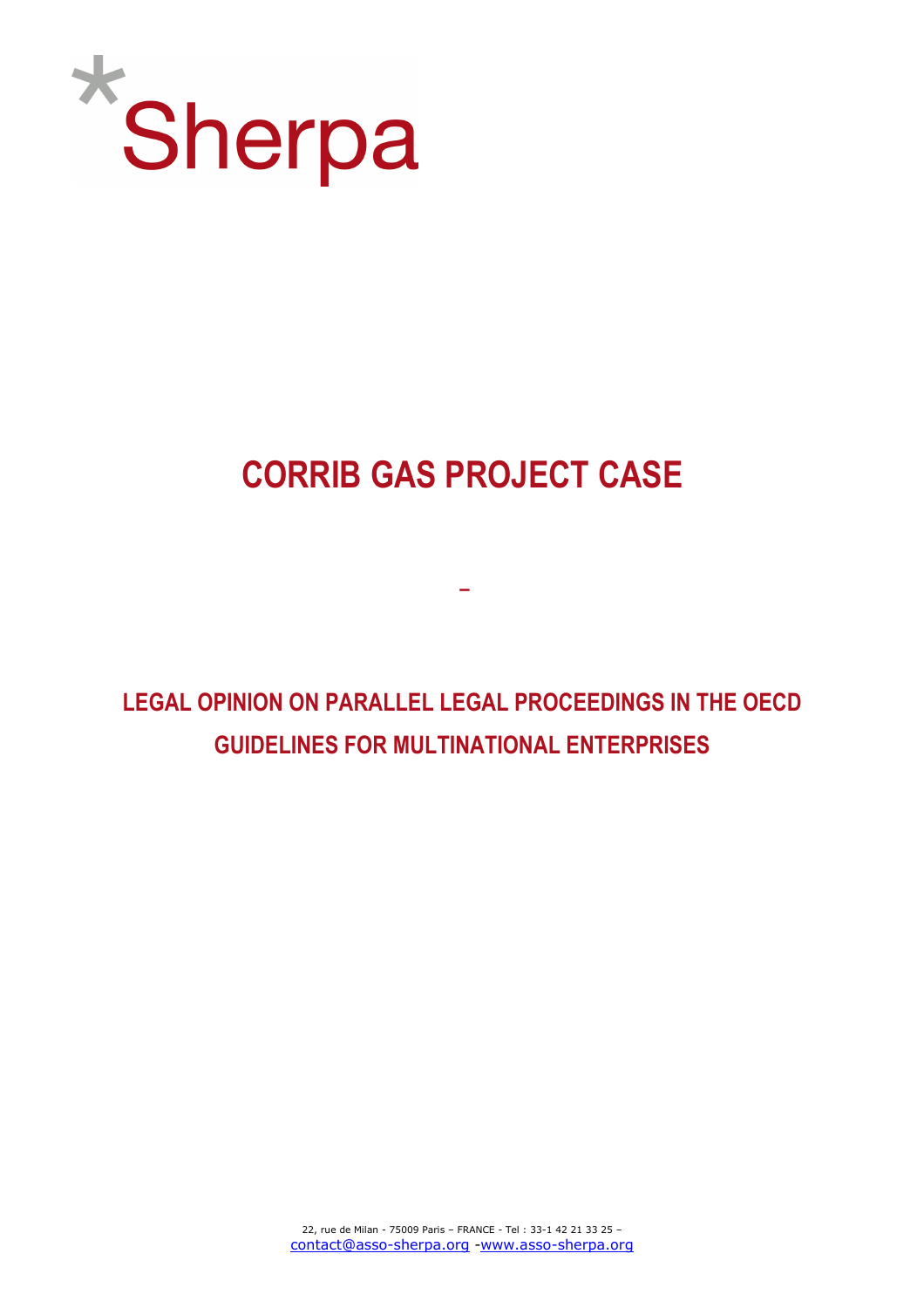

## **Abstract**

This legal study aims to analyse the parallel legal proceedings issue, that is to say when a specific instance is submitted to a National Contact Point (NCP) while a lawsuit has been brought previously before a national or an international court. This situation can create serious problems given that the existence of parallel legal proceedings might lead some NCPs to decline to hear an OECD case and, indeed, such a decision may be an obstacle to the promotion of the OECD Guidelines for Multinational Enterprises (Guidelines).

In this particular case, a specific instance has been submitted by Pobal Chill Chomain to the Irish and Dutch NCPs denouncing behaviours committed by a consortium composed of Royal Dutch Shell, Statoil and Marathon Oil Corporation. This specific instance points out breaches of several Guidelines regarding safety, security, health and environmental aspects as well as human rights violations during and following the setting up of an exploitation project named the "Corrib Gas Project".

Prior to these proceedings however, a judicial action had been introduced in 2005, between five people (some of whom later became involved in the community group known as 'Pobal Chill Chomain'), and the firm Shell E & P Ireland, before the Irish High Court in relation to property rights, the validity of agreements given by the Irish Minister for Communications, Marine & Natural Resources about the gas pipeline plan as well as the validity of Compulsory Acquisition Orders issued by this same Minister in 2002.

According to the results of investigation and legal analysis, NCPs should hear the Corrib gas project case, in spite of the existence of parallel legal proceedings in Ireland. Otherwise, they might undermine the right of access to the OECD Guidelines proceedings.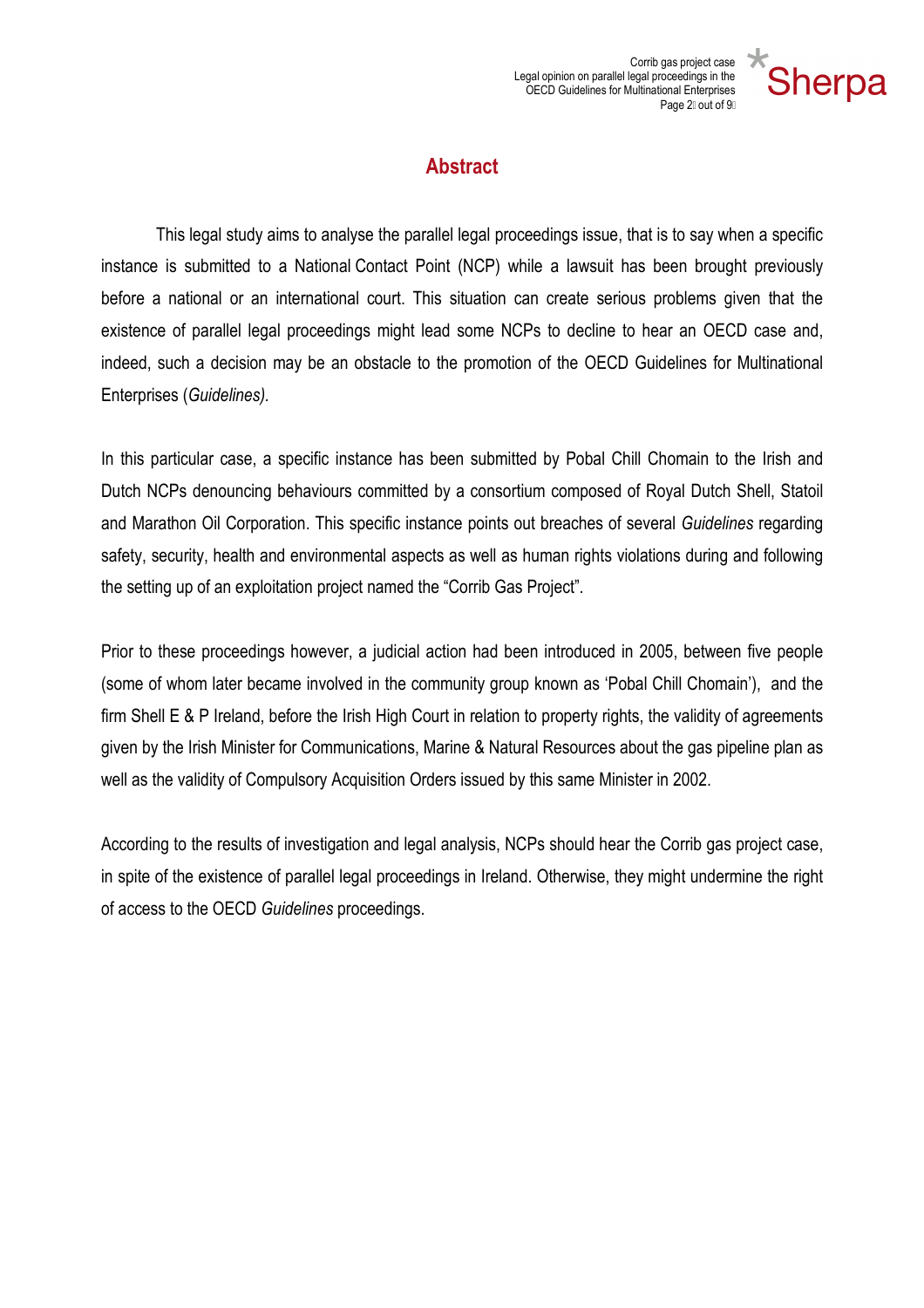

## **Introduction**

 According to the Guidelines: "National Contact Points are responsible for promoting the Guidelines, handling enquiries and helping to resolve issues that arise in specific instances"<sup>1</sup>.

On the one hand, NCPs should encourage multinational companies to observe the Guidelines. On the other hand, NCPs should provide other parties with assistance: "The NCP will contribute to the resolution of issues that arise relating to implementation of the Guidelines in specific instances. The NCP will offer a forum for discussion and assist the business community, employee organisations and other parties concerned to deal with the issues raised in an efficient and timely manner and in accordance with applicable law" 2 .

Indeed, NCPs must offer a true alternative to adversarial means, in accordance with criteria of visibility, accessibility, transparency and responsibility<sup>3</sup>. According to the Guidelines, "easy access to NCPs is important to their effective functioning. This includes facilitating access by business, labour, NGOs, and other members of the public.(...) NCPs would respond to all legitimate requests for information<sup>74</sup>. The NCPs are required to undertake the issue in an efficient and timely manner<sup>5</sup>.

It follows that an effective right of access to the proceedings by the interested parties must be provided for by NCPS. Therefore, if an NCP decides to relinquish in favour of another proceeding, this decision may undermine this right of the parties to have access to this instance. In addition, if this negative decision is not based on any accurate criteria set up by the Guidelines, the NCP will violate the aforementioned criteria of visibility and transparency.

Finally, according to the OECD Guidelines, NCPs are required to further the objective of functional equivalence<sup>6</sup>, that is to say NCPs must offer the same service, qualitatively and quantitatively. This being so, we can observe that various NCPs offer contradictory decisions when faced with parallel legal

 $\overline{a}$ 

<sup>1</sup> OECD Guidelines, Statement by the Chair of the Ministerial, June 2000, p. 6

<sup>2</sup> OECD Guidelines, Procedural Guidance, I. C, p. 36

<sup>3</sup> OECD Guidelines, Procedural Guidance, I. , p. 35

<sup>4</sup> OECD Guidelines, Commentary on the implementation procedures of the OECD Guidelines for multinational companies, I, 8, p. 58-59

<sup>5</sup> Idem

<sup>6</sup> Sherpa's study : "The OECD Guidelines for Multinational Enterprises, an evolving legal status", published in June 2007, p. 30. Downloadable in Sherpa's website: www.asso-sherpa.org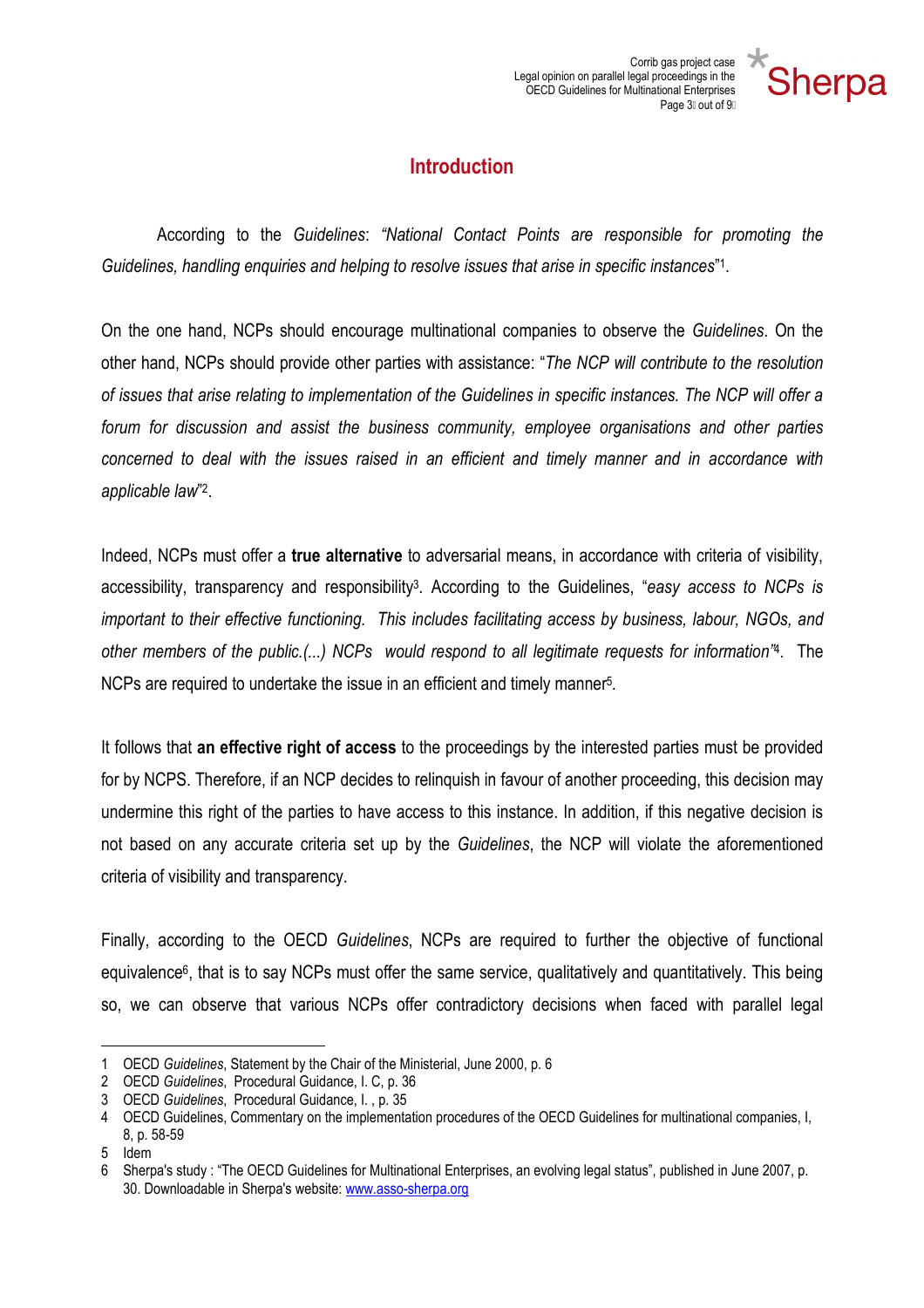Corrib gas project case Legal opinion on parallel legal proceedings in the OECD Guidelines for Multinational Enterprises Page 4 out of 9



proceedings, undoubtedly because of the lack of an accurate legal basis. Thus, if various NCPs cannot offer the same right of access to OECD proceedings, this prevents them from fulfilling their objective.

In conclusion, if the NCP relinquishes the case, such a decision must be fully grounded on a legal basis. Otherwise, it might undermine the right of access to OECD proceedings.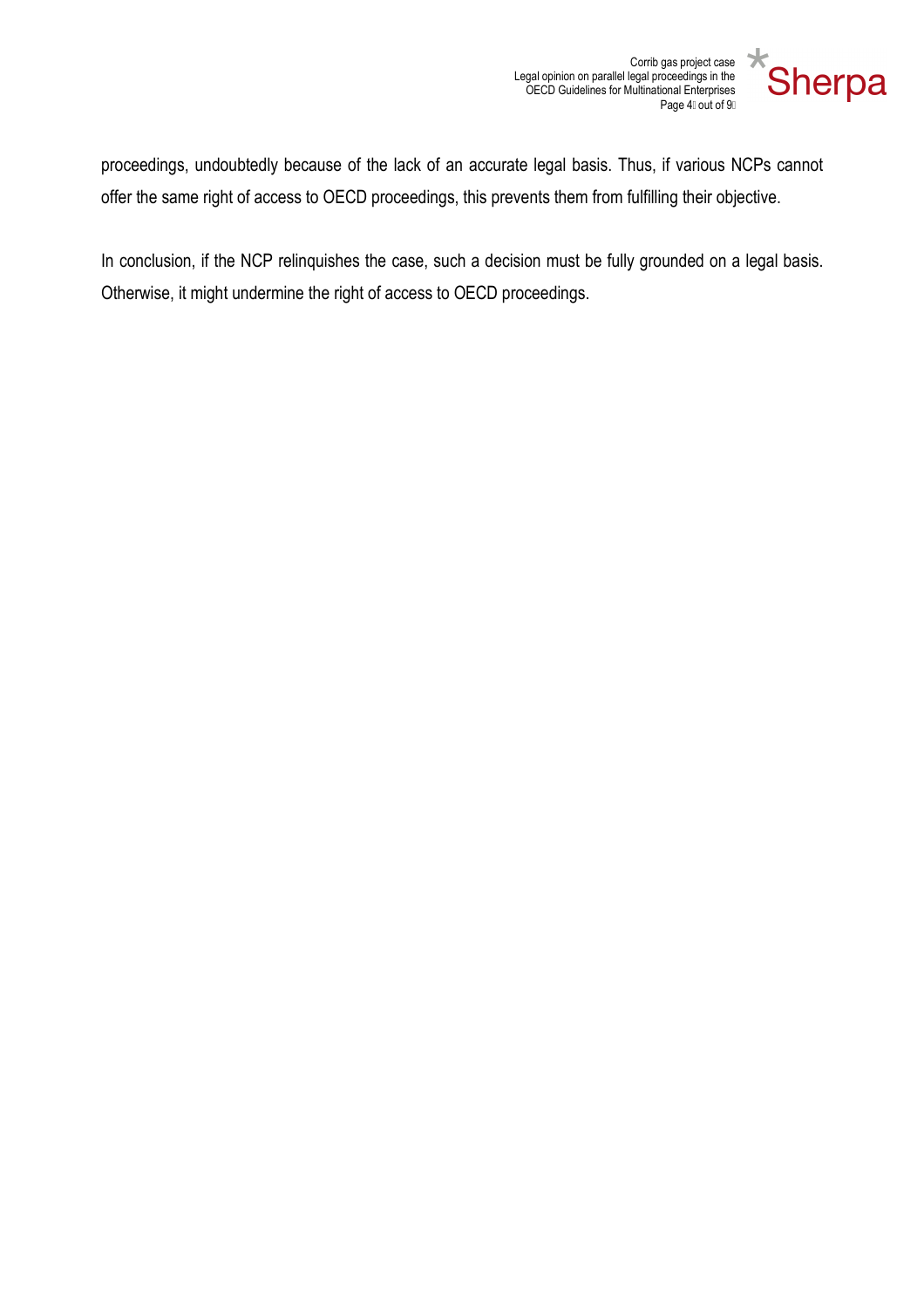

#### I. Alternative dispute resolution process

The main role of NCPs is to offer assistance to parties in conflict to come to an amicable resolution. This assistance clearly refers to a conciliation or mediation process<sup>7</sup>. Indeed, according to the Guidelines, the NCP will "offer, and with the agreement of the parties involved, facilitate access to consensual and non-adversarial means, such as conciliation or mediation, to assist in dealing with the issues"<sup>8</sup> ; "the NCP is asked to assume a range of roles in addition to a possible role as mediator or facilitator" 9 .

Conciliation is an alternative dispute resolution process whereby the parties to a dispute agree to utilize the services of a conciliator. This organ will meet with the parties separately and make proposals in an attempt to find an arrangement. The conciliation process has no legal standing.

Mediation aims to assist disputants in reaching an agreement. Whether an agreement results or not, and the content of that agreement (if any) must be determined by the parties themselves, rather than accepting something imposed by a third party.

If the mediation or the conciliation succeeds in finding an agreement, this will stop the litigation if it is signed by the parties.

In this particular case, the plaintiffs who have submitted a specific instance to the Irish and Dutch NCPs, have insisted on the aim of this request, that is to say the negotiation of an alternative solution, more particularly the relocation of the gas refinery plant. Indeed, it has been clearly outlined in the request that the option supported by a vast majority of the community is the transfer of the project to an alternative site at Glinsk. It is worth reiterating that the pipeline expert, Richard B. Kuprewicz, President of Accufacts Inc, considered that this is the best option to follow in terms of gas exploitation, habitats safety and environment: « In fact, it is Accufacts' opinion that Glinsk is a vastly superior location option concerning health, safety, and environmental issues  $v^{10}$ .

 $\overline{a}$ 

<sup>7</sup> Sherpa's study : "The OECD Guidelines for Multinational Enterprises, an evolving legal status", published in June 2007, p.13-14. Downloadable in Sherpa's website: www.asso-sherpa.org

<sup>8</sup> OECD Guidelines, Procedural Guidance, I, C d), p. 36

<sup>9</sup> OECD Guidelines for Multinational Enterprises: 2006 Annual Meeting of the National Contact Points, report by the Chair, p.21

<sup>10</sup> Letter of Richard B. Kuprewic, Accufacts Perspective on Corrib Glinsk Siting Option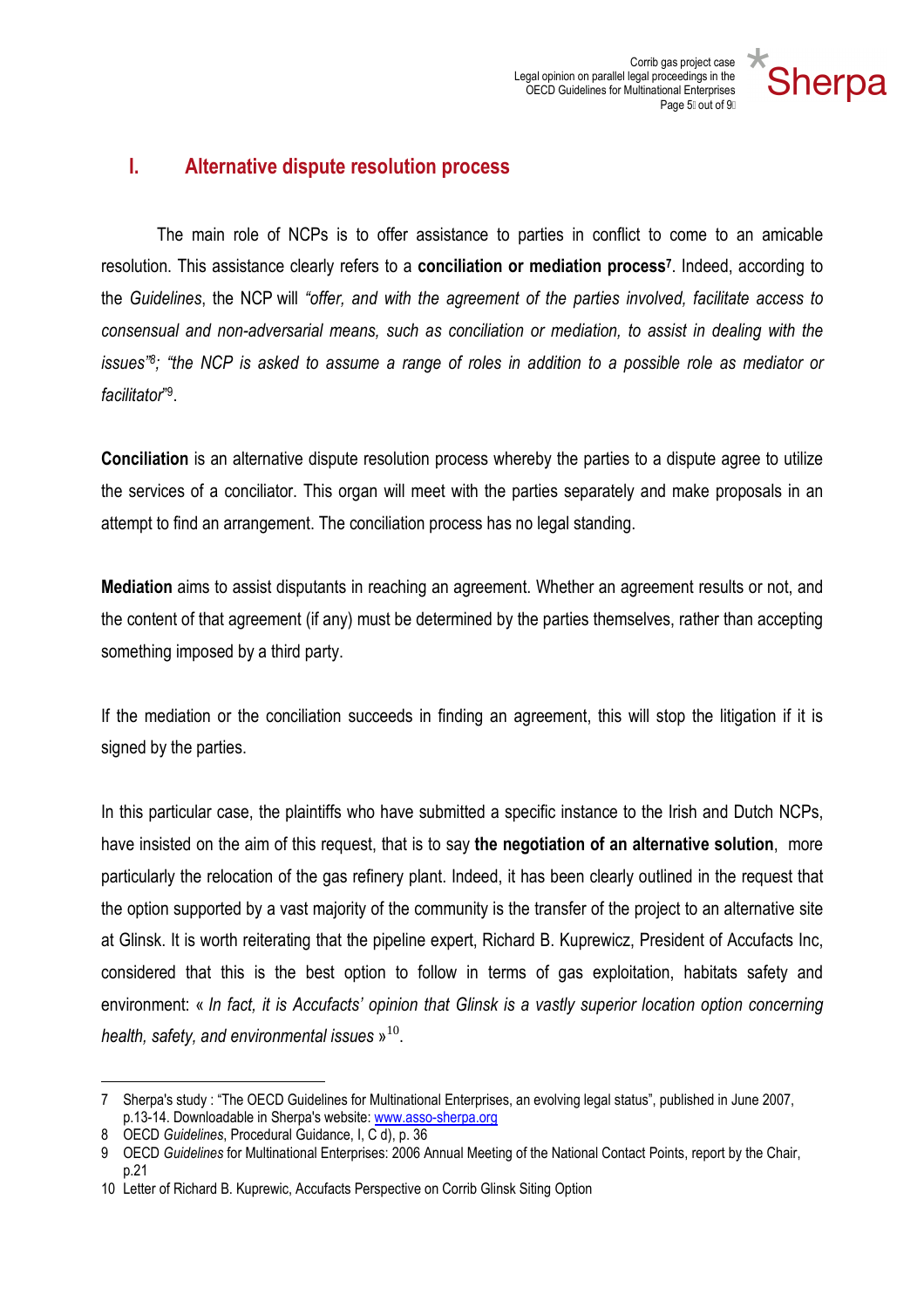

Corrib gas project case Legal opinion on parallel legal proceedings in the OECD Guidelines for Multinational Enterprises Page 6 out of 9

So an NCP's main mission within the context of specific instance consists of carrying out mediation or conciliation between conflicting parties. It is patently clear that such a mission cannot, under any circumstances, be in contradiction to a judicial process. On the contrary, such mediation or conciliation, if it leads to a resolution, will simply settle the litigation in a non judicial way, which is positive in every respect.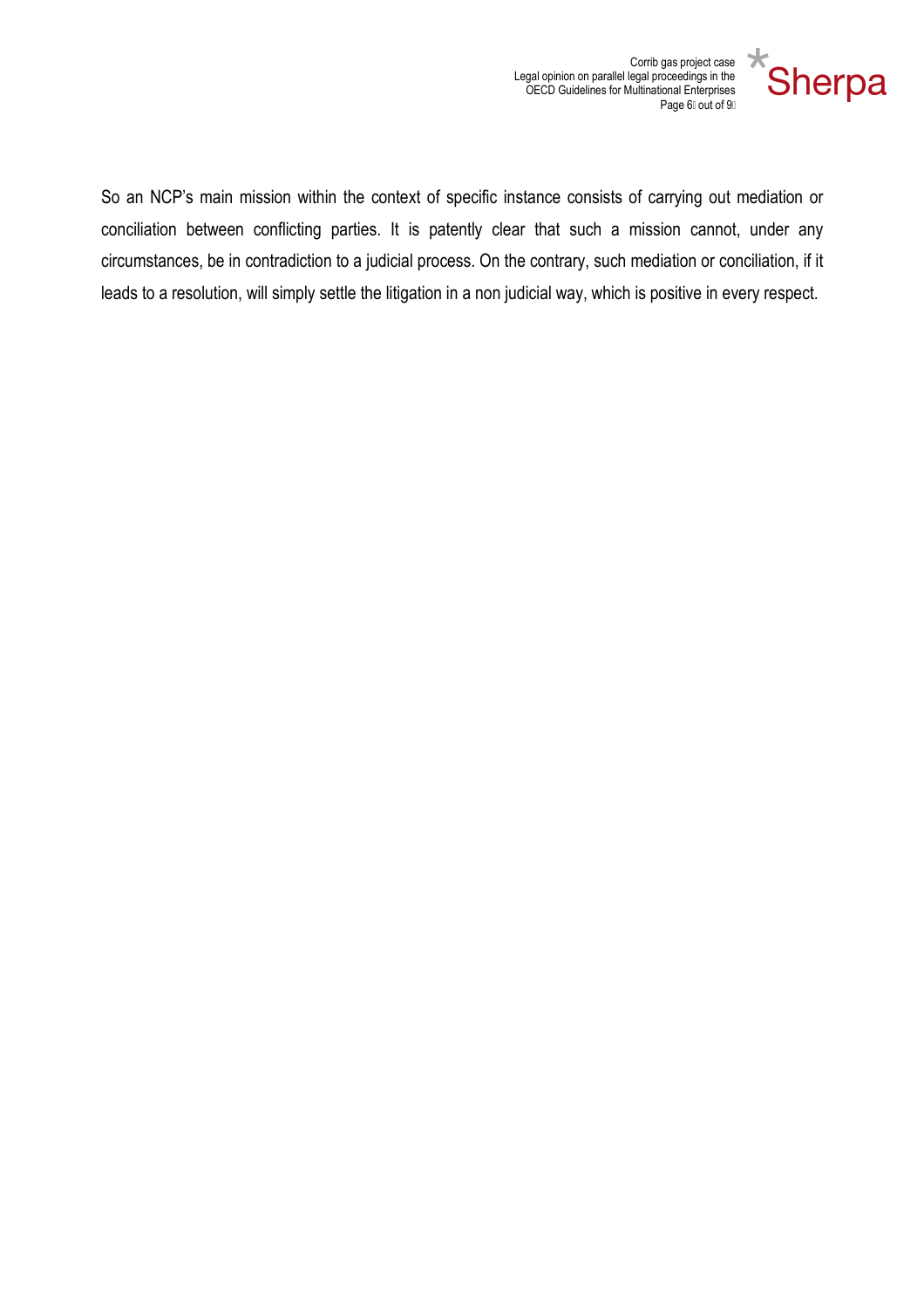

#### II. OECD Proceedings: an original and specific remedy

If the NCP considers that the company has breached the *Guidelines* it might issue a statement making recommendations as to how the company could bring its practices into line with the Guidelines in the future. Nevertheless, such a statement cannot, under any circumstances, lead to a risk of contradiction with a pending litigation.

Indeed, the OECD proceedings are necessarily distinct from judicial proceedings before national or international courts, because they are completely differentiated by their nature and grounds.

Concerning the nature of the OECD procedure, we have underlined that the NCP should offer, above all, a forum of discussion and mediation. The main role of the NCP is to promote the Guidelines and to foster multinational companies to respect them, not to convict them of a breach of the law. In this connection, they don't identify themselves as judges but as mediators or facilitators. In addition, the use of the term "specific instance" shows a willingness to be distinct from the judicial term "complaint", appropriate for judicial proceedings.

Furthermore regarding grounds, the NCPs will make a non binding decision based on recommendations set out by the Guidelines whereas a court will rule on compulsory legislation.

In addition, the object of the specific instance can differ significantly from the litigation brought before national courts. Indeed, in this particular case, the specific instance denounces breaches by Shell, Statoil and Marathon companies of several OECD Guidelines regarding security, health and environmental aspects as well as breaches of human rights. In comparison, the pending judicial action raises several points concerning the validity of agreements and orders given by the Minister in relation to property rights of Shell E & P on lands owned by the persons already quoted.

The comments on the procedures don't indicate any hierarchy between pending proceedings and so confirm that both remedies are completely different. The NCP has only to « take into account » the treatment of a similar question: « During the initial assessment concerning the opportunity to examine the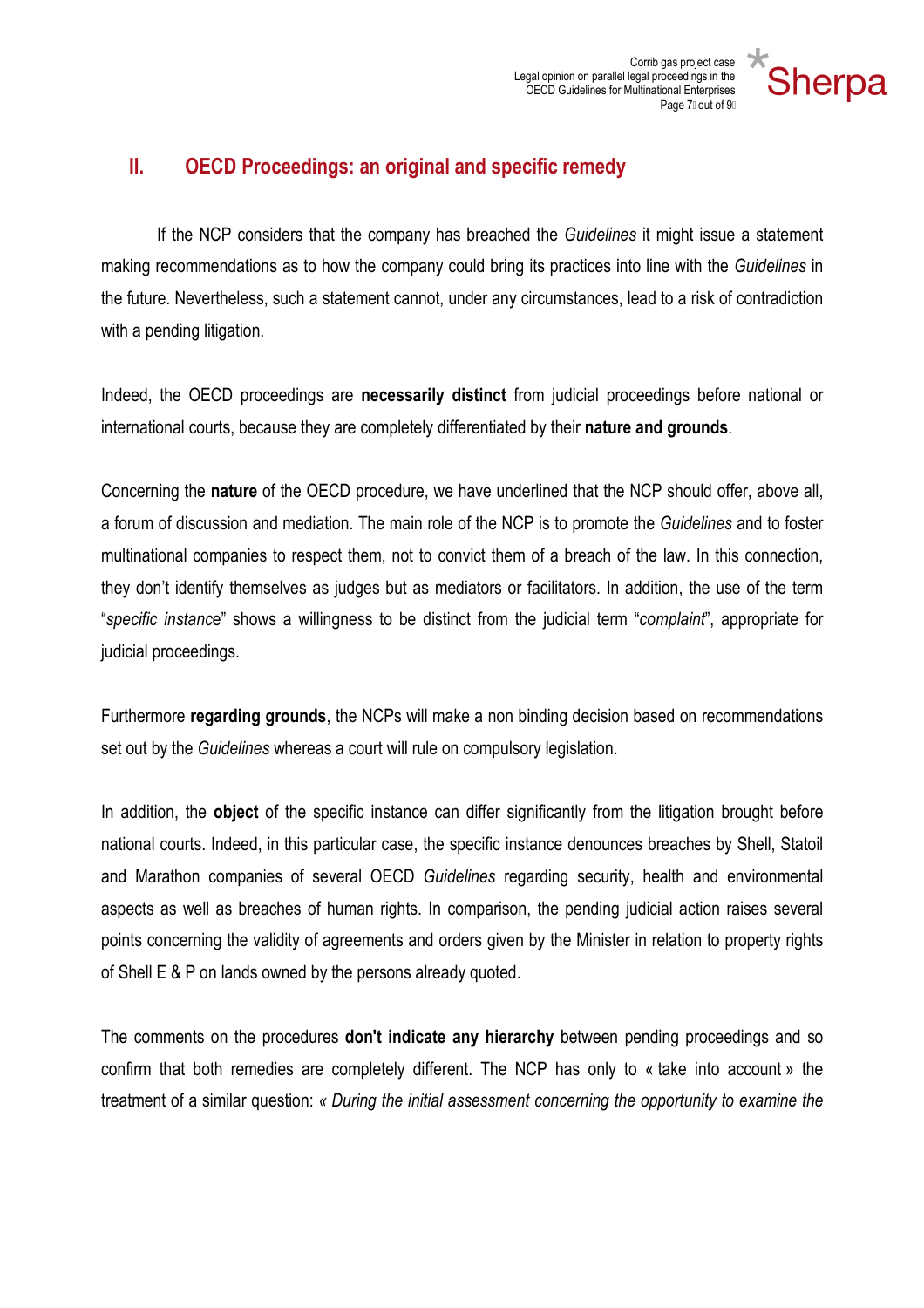Corrib gas project case Legal opinion on parallel legal proceedings in the OECD Guidelines for Multinational Enterprises Page 8 out of 9



question with more details, the NCP will take into account how similar issues are or have been treated at the national or international level »<sup>11</sup>. Consequently, the NCP cannot be forced to relinquish the affair.

Finally, concerning the stay of execution hypothesis, it seems obvious that such a decision taken by an NCP would have the same effect as the relinquishment. In fact, regarding the usual length of proceedings, an inactive stance while awaiting a judicial decision would negate the NCP role. Indeed, any definitive or temporary decision by an NCP to decline to hear the case on the basis of parallel legal proceedings would be a denial of the right of access to the OECD Guidelines.

It follows that a specific instance submitted to an NCP, by being necessarily completely different from a judicial action, cannot conflict with it, which requires that NCPs preserve their **independence** while dealing with the case.

 $\overline{a}$ 

<sup>11</sup> OECD Guidelines, Commentary on the implementation procedures of the OECD Guidelines for multinational companies, I, 13, p. 60